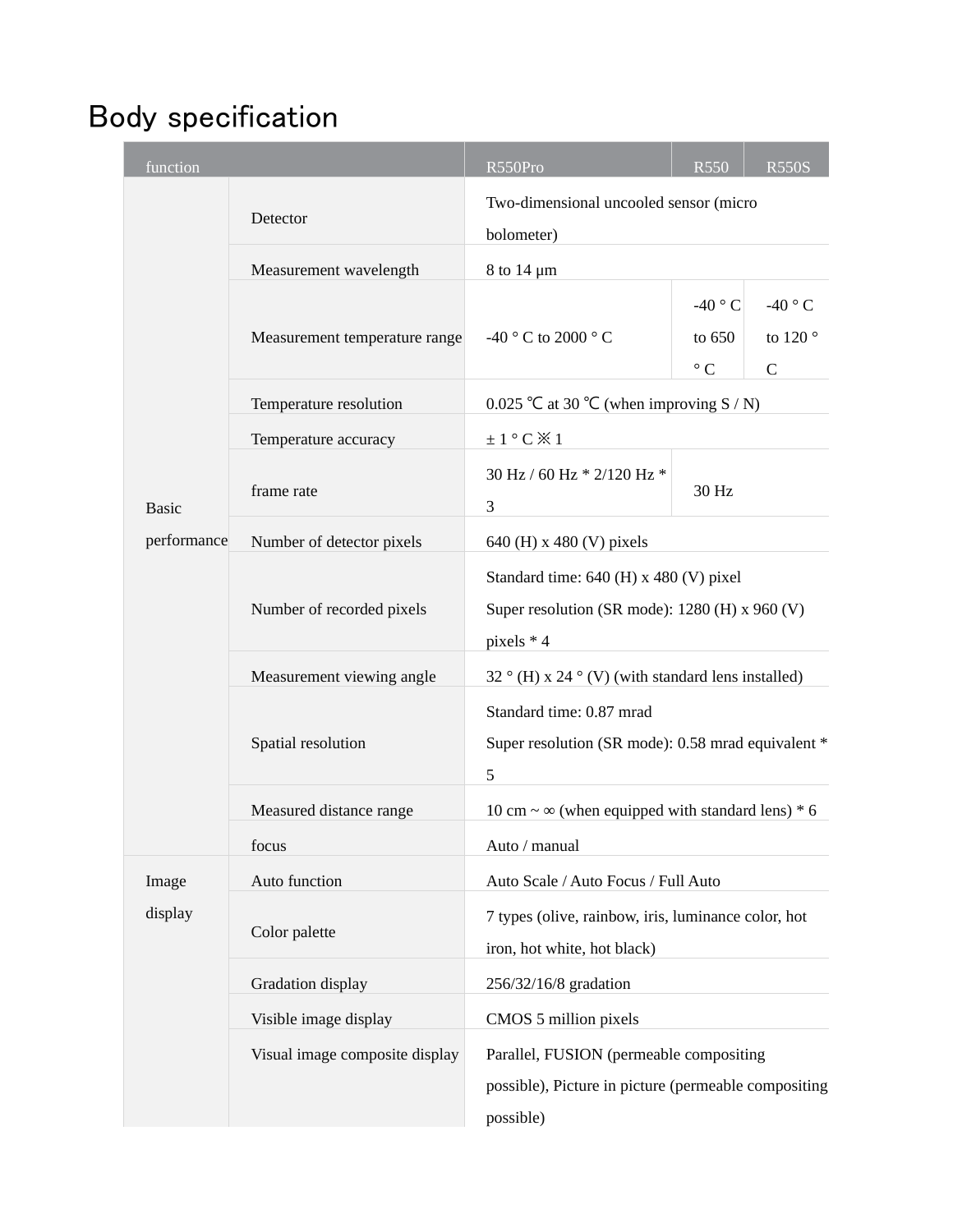|  | function    |                                      |                               | R550Pro                                                                                                                                                     | <b>R550</b> | <b>R550S</b> |  |  |
|--|-------------|--------------------------------------|-------------------------------|-------------------------------------------------------------------------------------------------------------------------------------------------------------|-------------|--------------|--|--|
|  |             | Display function                     |                               | 1 to 8 times continuous digital zoom (with display<br>position scroll function), grid display, 9 screen multi<br>image display (when still image is played) |             |              |  |  |
|  |             | Image quality improvement            |                               | Denoise, averaging (with afterimage removal<br>function), edge emphasis                                                                                     |             |              |  |  |
|  |             |                                      | Point temperature measurement | Movement point $\times$ 10, temperature search<br>(maximum $\times$ 1, minimum $\times$ 1), temperature<br>difference between two points                    |             |              |  |  |
|  |             | Area temperature measurement         |                               | BOX 5 (Displays the<br>highest, lowest, average<br>temperature in each area)                                                                                |             |              |  |  |
|  |             | Line profile                         |                               | Horizontal / vertical / horizontal + vertical                                                                                                               |             |              |  |  |
|  | Measureme   | Alarm function                       |                               | Alarm indication, alarm sound, color alarm (ISO),<br>alarm recording                                                                                        |             |              |  |  |
|  | nt function |                                      |                               | Alarm signal output                                                                                                                                         |             |              |  |  |
|  |             | Temperature compensation<br>function |                               | Emissivity correction, environment / background<br>temperature correction, distance correction, NUC                                                         |             |              |  |  |
|  |             |                                      | Emissivity                    | Drift stabilizer<br>Multipoint emissivity correction, emissivity table<br>function                                                                          |             |              |  |  |
|  |             |                                      | correction                    | Emissivity inversion<br>function                                                                                                                            |             |              |  |  |
|  | Recording / | recoding media                       |                               | SD card, SDHC compatible                                                                                                                                    |             |              |  |  |
|  | outputting  | data form                            |                               | Still image: JEPG with temperature data, 14 bit<br>(simultaneous recording of visible images)<br>Video: SVX file (exclusive format)                         |             |              |  |  |
|  |             | Data recording                       |                               | Still image (JPEG with temperature data, 14 bit),<br>simultaneous recording of visible images                                                               |             |              |  |  |
|  |             |                                      | Super<br>resolution (SR       | $\circ$                                                                                                                                                     |             |              |  |  |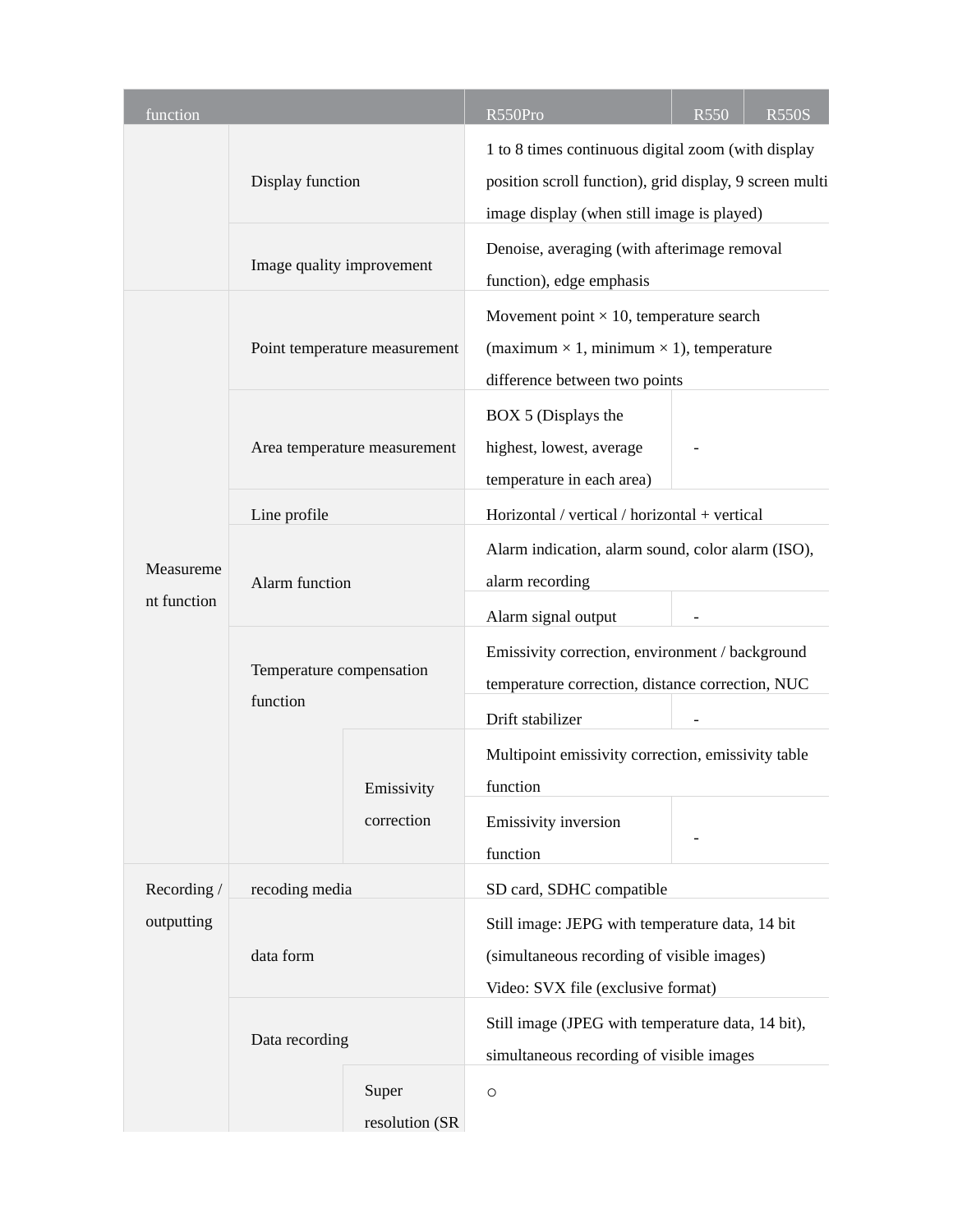| function |                       |                                                             | R550Pro                                                                                                                                                                                                                                                                                              | <b>R550</b> | <b>R550S</b> |  |  |  |
|----------|-----------------------|-------------------------------------------------------------|------------------------------------------------------------------------------------------------------------------------------------------------------------------------------------------------------------------------------------------------------------------------------------------------------|-------------|--------------|--|--|--|
|          |                       | mode)<br>Quick<br>panorama<br>mode<br>SD Movie<br>Recording | Equivalent to about 100 $\degree$ in the horizontal direction<br>/ about 75 $\degree$ in the vertical direction<br>Up to 3 Hz                                                                                                                                                                        |             |              |  |  |  |
|          |                       | Interval<br>Recording                                       | 3 to 60 minutes interval, visible image simultaneous<br>recording                                                                                                                                                                                                                                    |             |              |  |  |  |
|          |                       | External<br>trigger<br>recording                            | $\circ$                                                                                                                                                                                                                                                                                              |             |              |  |  |  |
|          |                       | Voice memo                                                  | 30 seconds                                                                                                                                                                                                                                                                                           |             |              |  |  |  |
|          |                       | Text memo                                                   | Maximum 128 characters (Read from SD card<br>attached to thermal image)                                                                                                                                                                                                                              |             |              |  |  |  |
|          | External<br>interface | <b>USB 2.0</b>                                              | USB 2.0 mass storage, video transfer (thermal<br>image: maximum 30 Hz, visible image<br>simultaneous recording) * 7<br>Windowing transfer<br>(thermal image)<br>W 1:60 Hz (640 × 240<br>pixels)<br>W 2: 120 Hz (640 × 120<br>pixels)<br>Automatic recording<br>function by external trigger<br>input | -           |              |  |  |  |
|          |                       | Video output                                                | NTSC / PAL switching RCA connector                                                                                                                                                                                                                                                                   |             |              |  |  |  |
|          |                       | Alarm output                                                | No-voltage contact signal                                                                                                                                                                                                                                                                            |             |              |  |  |  |
|          |                       | External<br>trigger input                                   | Pulse signal                                                                                                                                                                                                                                                                                         |             |              |  |  |  |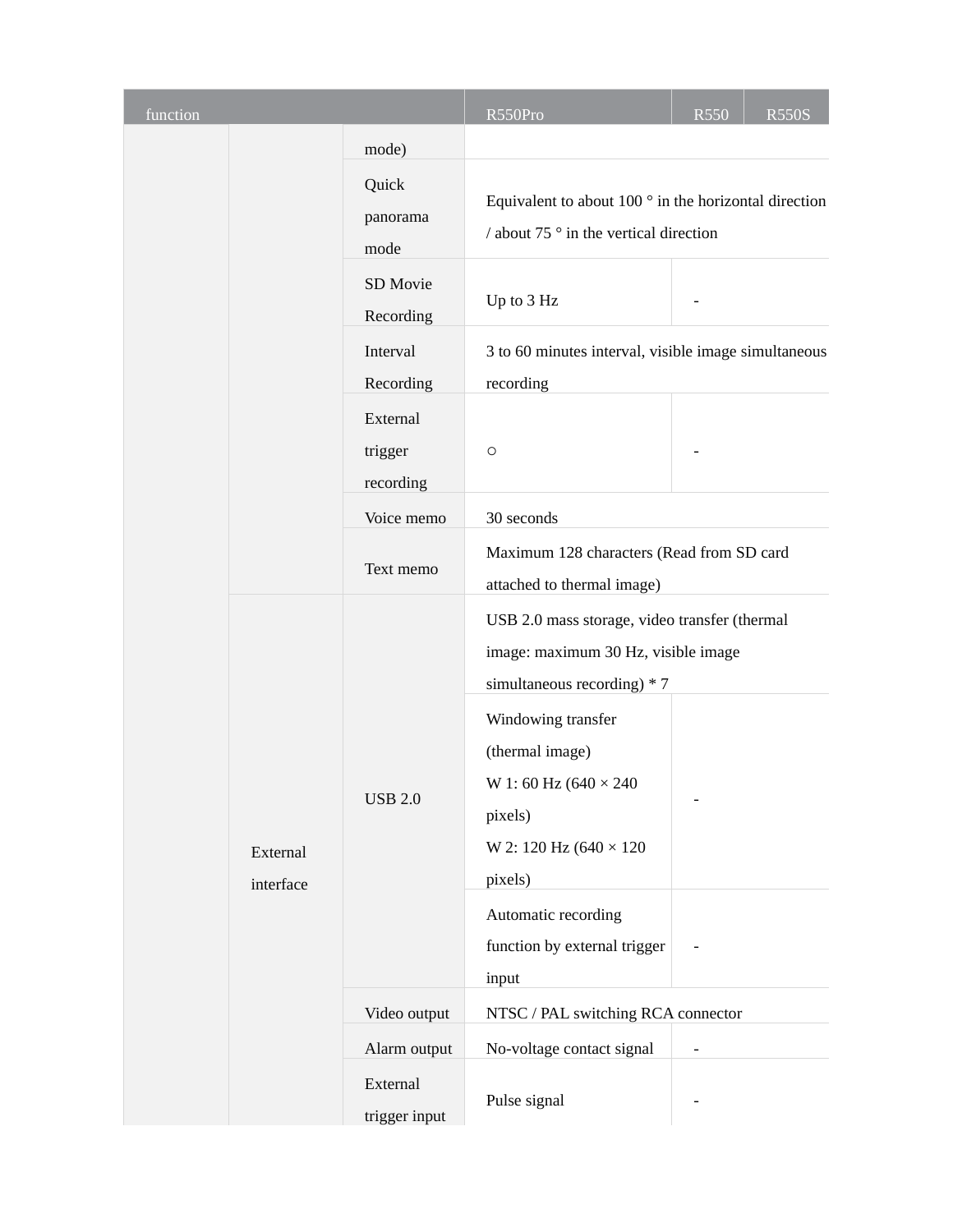| function |                              |                                                       | R550Pro                                                                                                                                                                                                                                                             | <b>R550</b>                               | <b>R550S</b> |  |  |
|----------|------------------------------|-------------------------------------------------------|---------------------------------------------------------------------------------------------------------------------------------------------------------------------------------------------------------------------------------------------------------------------|-------------------------------------------|--------------|--|--|
| Other    | Display device               |                                                       | 3.5-inch color liquid crystal monitor (tilt<br>mechanism, with brightness adjustment)<br>color liquid crystal view finder (with tilt<br>mechanism)                                                                                                                  |                                           |              |  |  |
|          | Shooting auxiliary function  |                                                       | Wired remote control, laser pointer (red class 2,<br>compatible with PSC), LED light                                                                                                                                                                                |                                           |              |  |  |
|          | Environment<br>al resistance | Operating<br>Environment<br>Temperature /<br>Humidity | -15 °C to 50 °C, 90% RH (noncondensing)                                                                                                                                                                                                                             |                                           |              |  |  |
|          |                              | Storage<br>temperature /<br>humidity                  | -40 ° C to 70 ° C, 90% RH (non-condensing)                                                                                                                                                                                                                          |                                           |              |  |  |
|          |                              | Vibration                                             | 29.4 m / sec 2 (3 G), 294 m / sec 2 (30 G)                                                                                                                                                                                                                          |                                           |              |  |  |
|          |                              | <b>EMC</b>                                            | CE Compliant Standard (Class A)                                                                                                                                                                                                                                     |                                           |              |  |  |
|          |                              | Dustproof /<br>splash resistant<br>structure          | Degree of protection IP 54                                                                                                                                                                                                                                          |                                           |              |  |  |
|          | Battery operating time       |                                                       | 2.5 hours                                                                                                                                                                                                                                                           |                                           |              |  |  |
|          | AC power supply              |                                                       | AC 100 V to 220 V, 50/60 Hz                                                                                                                                                                                                                                         |                                           |              |  |  |
|          | <b>External dimensions</b>   |                                                       | Approximately 121 mm (H) x 105 mm (W) x 195<br>mm (D) Projections not included                                                                                                                                                                                      |                                           |              |  |  |
|          | mass                         |                                                       | 1.3 kg or less $\mathbb{X}$ Including battery                                                                                                                                                                                                                       |                                           |              |  |  |
|          | Standard accessories         |                                                       | Carrying case, SD card, USB cable, wire remote<br>control, grip belt, neck strap, lens protection cap,<br>instruction manual, free version · trial software<br>collection (CD-ROM), battery pack, power supply<br>Kit (AC adapter, battery charger, AC power cable) |                                           |              |  |  |
|          |                              | Standard attached PC software •                       | <b>InfReC</b> Analyzer<br>NS9500 Professional for                                                                                                                                                                                                                   | <b>InfReC</b> Analyzer<br>NS9500 Standard |              |  |  |